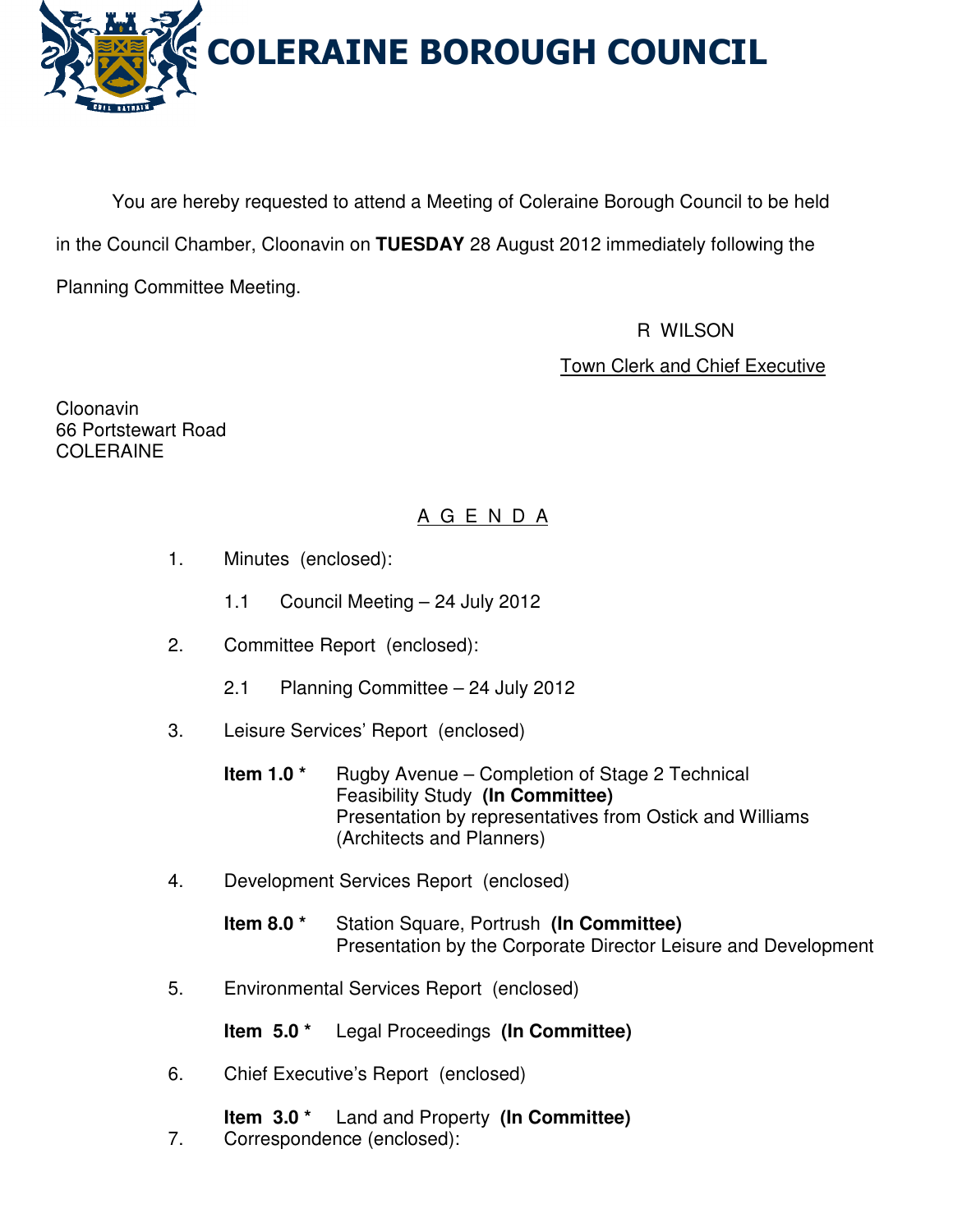# For information

- i) Letters of thanks from:
	- Prime Minister David Cameron
	- Secretary of State for NI Owen Paterson MP
	- Councillor B Johnston, Fermanagh District Council
	- Minister of Enterprise, Trade and Investment Arlene Foster
- ii) Letters of congratulations from:
	- Ballymena Borough Council
	- Fermanagh District Council
- iii) Letter from Minister of Justice David Ford re Magilligan Prison
- iv) Letter from Chief Executive of Volunteer Now re Volunteers for World Peace and Fire Games
- v) Invitation from Firmus Energy re Information Session on 30 August 2012
- vi) List of Reports available in Members' Library
- vii) List of Consultation Documents
- 8. Documents for Sealing
- 9. Any other Business

**\* Recommended for consideration "In Committee".** 

To: Each Member of Council 23 August 2012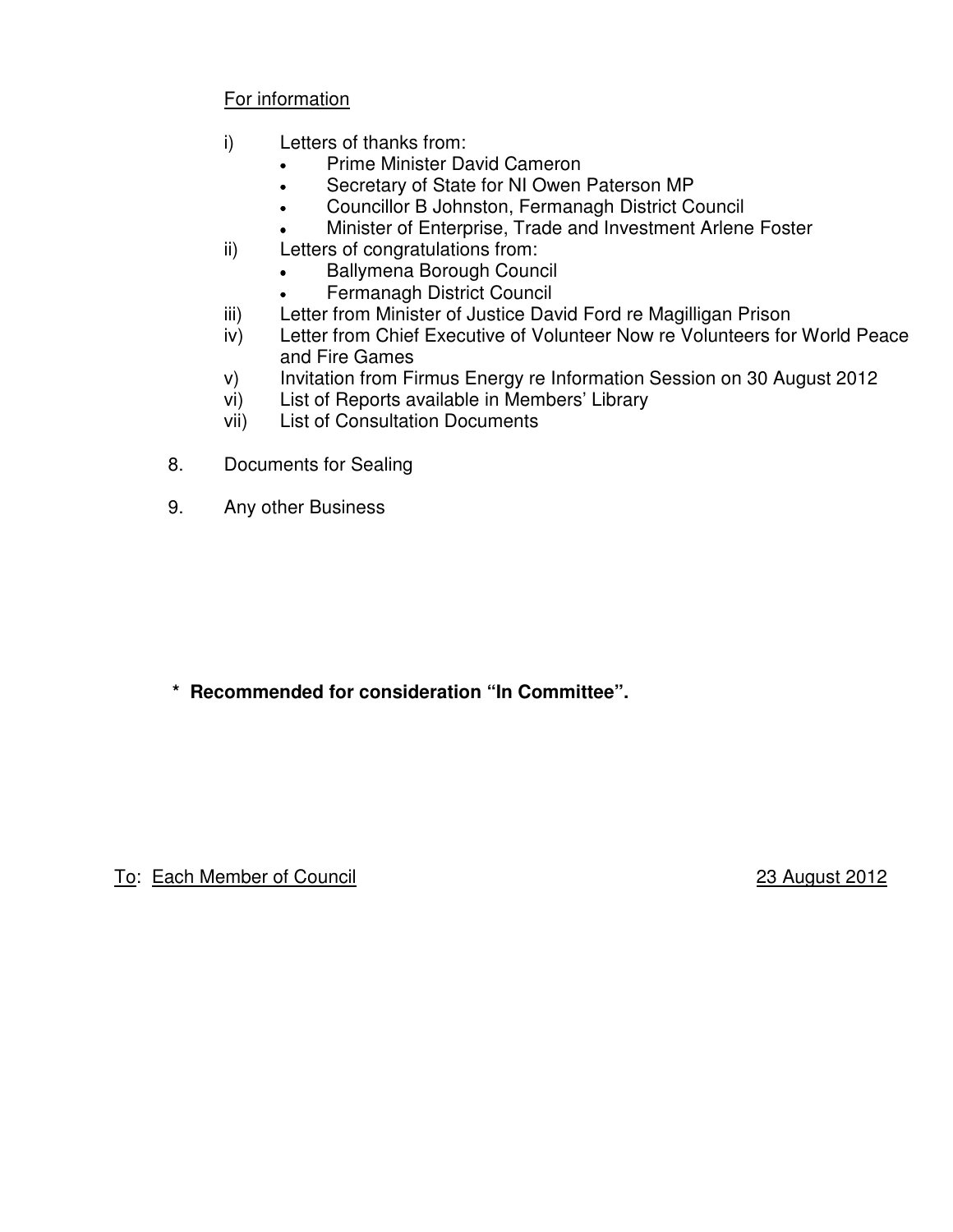### **COUNCIL MEETING**

# **24th July, 2012**

**Present:** The Mayor, Councillor A. S. Cole in the Chair

The Deputy Mayor, Alderman M. T. Hickey (Mrs.)

#### **Aldermen**

J. M. Bradley N. F. Hillis W. T. Creelman  $($ Items  $5.2 - 16.3)$ 

W. J. McClure

#### **Councillors**

- C. S. Alexander (Ms.) R. J. Holmes C. Archibald W. A. King D. D. Barbour (Items 1.0 – 16.1.2) Y. Boyle (Ms.) R. A. Loftus (Mrs.) G. Duddy W. McCandless E. P. Fielding (Mrs.) D. McClarty M. Fielding G. L. McLaughlin  $($ ltems  $7.0 - 16.3)$  A. McQuillan B. Fitzpatrick D. Harding (Items 5.2 – 16.3)
- 

**Officers in** Town Clerk and Chief Executive, Corporate Director of **Attendance:** Environmental Services, Head of Performance, Policy and Governance, Acting Head of Finance, Head of Development Services and Clerical Assistant

#### **1.0 WELCOME**

The Mayor welcomed everyone to the Meeting.

#### **2.0 IN COMMITTEE**

It was agreed that a number of issues arising from reports would be addressed 'In Committee' at the end of the meeting.

#### **3.0 MINUTES**

The Minutes of the Council Meeting of 26<sup>th</sup> June, 2012 were confirmed and signed.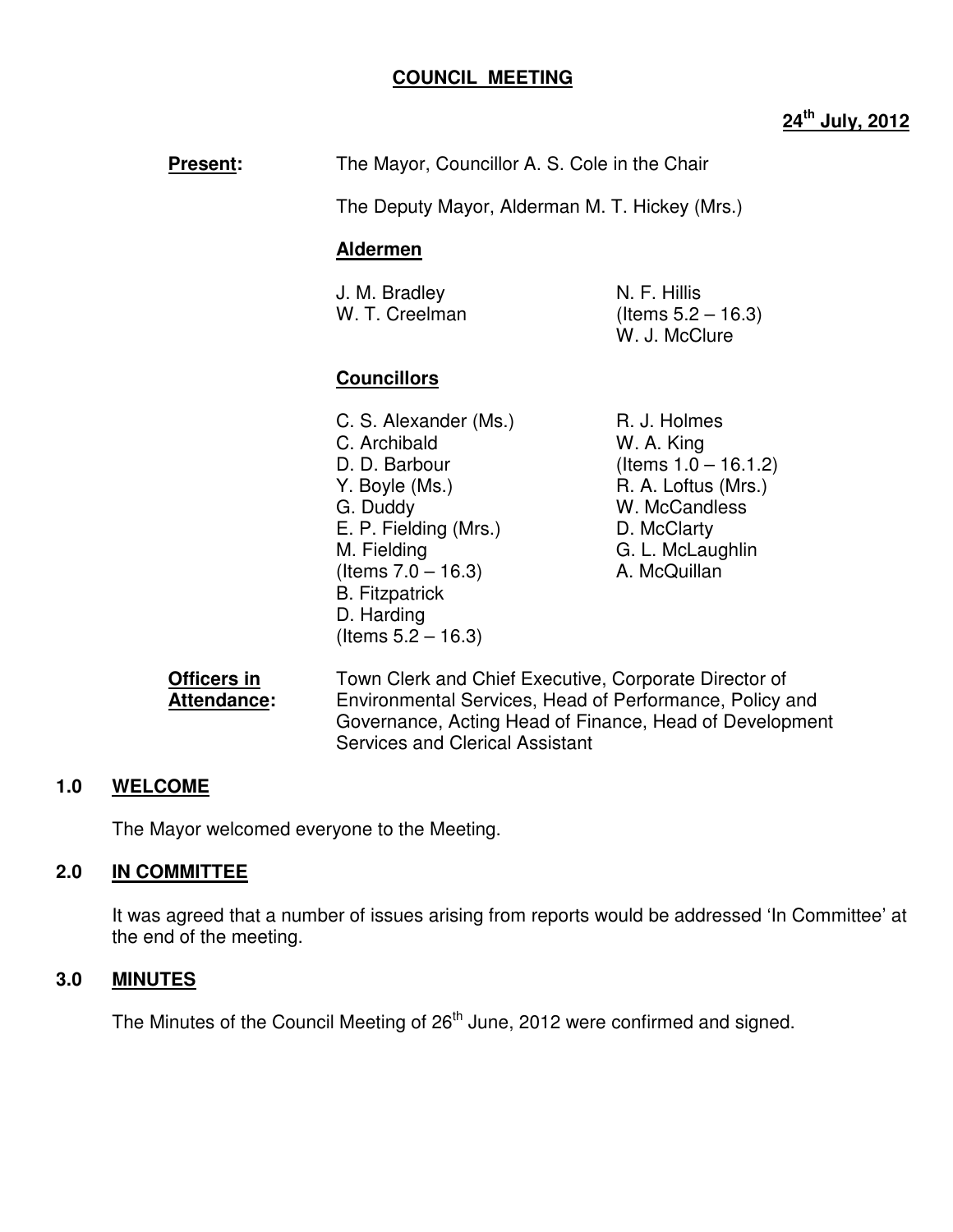# **4.0 COMMITTEE REPORTS**

### **4.1 Planning Committee**

The Chairman, Councillor McLaughlin, moved the adoption of the Planning Committee Report; this was duly seconded by Councillor Mrs. Fielding and agreed.

# **5.0 LEISURE SERVICES' REPORT**

The Report of the Corporate Director of Leisure Services was considered (previously supplied).

Matters arising:

#### **5.1 Portrush Summer Theatre**

A request had been received from the organisers for financial assistance in the promotion of the 56<sup>th</sup> season of the Theatre.

### **Agreed:**

That Council award a grant of £2,000 for 2012-13.

### **5.2 Caravan Park Shops**

In response to a Member's question the Head of Performance, Policy and Governance advised that Leisure Services had tendered the shops at the Caravan Parks and it was envisaged that tenants would be in place by the end of July.

# **6.0 ENVIRONMENTAL SERVICES' REPORT**

The Report of the Corporate Director of Environmental Services was considered (previously supplied).

Matters arising:

# **6.1 The Moors, Castlerock Biodiversity and Access Improvements**

The Biodiversity Officer had identified a 10 acre parcel of land (approx) adjacent to Cliff Top Holiday Park in Castlerock, known as The Moors, as having considerable potential in terms of improving and enhancing biodiversity. It was proposed that Council undertake a 5-year plan to be funded wholly through grant aid administered by the Ulster Wildlife Trust that would total the estimated cost of £65,000.

# **Agreed:**

That Council approve The Moors Biodiversity and Improvement Scheme.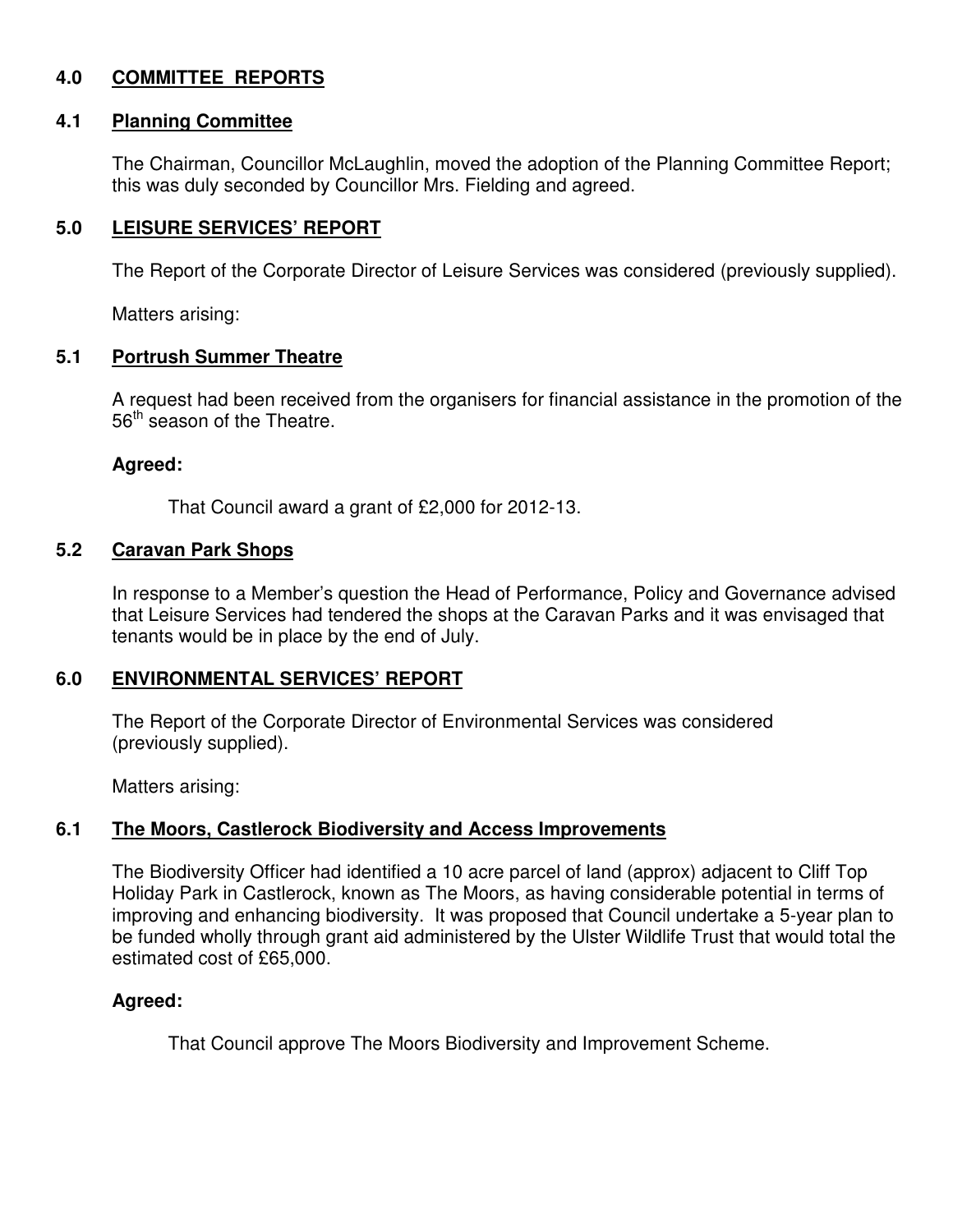# **6.2 E-Car Project – Department Of Regional Development (DRD)**

The Corporate Director of Environmental Services outlined the Government programme to reduce greenhouse gas emissions by 35% by 2025, and advised that electric vehicles would have a role to play in that initiative.

The Corporate Director of Environmental Services introduced Mr. G. Kerr from DRD to the meeting. Mr. Kerr gave a brief presentation during which he advised Members that Northern Ireland had secured funding of £1.7 million to encourage the installation of charging points for electric cars across the Province. He advised that DRD would lead the initiative to install at least 5 charging points within each Council area by March 2013 and asked Council to consider funding this initiative up to a maximum of £10,000.

During a period of discussion Mr. Kerr answered Members' various questions, after which he withdrew from the Meeting.

### **Agreed:**

That Council fund the initiative subject to a minimum of 5 charging points being installed, commissioned and maintained by DRD across the Borough.

#### **6.3 Waste Management Working Group**

Consideration was given to the Minutes of the Waste Management Working Group Meeting of 21<sup>st</sup> June, 2012 (previously supplied)

#### **Agreed:**

That the Waste Management Working Group minutes be ratified.

#### **6.4 North West Regional Waste Management Group (NWRWMG) Minutes**

 The Minutes of the North West Regional Waste Management Group were noted (previously supplied)

# **7.0 CHIEF EXECUTIVE'S REPORT**

The Report of the Chief Executive was considered (previously supplied).

Members noted information on the following topics, as contained in the report:

- Accounts
- Annual Report and Accounts
- Internal Auditor's Quarterly Report
- Forecast of Events
- Review of Public Administration
- North East Peace III Leadership In a Shared Society
- The Social Investment Fund
- •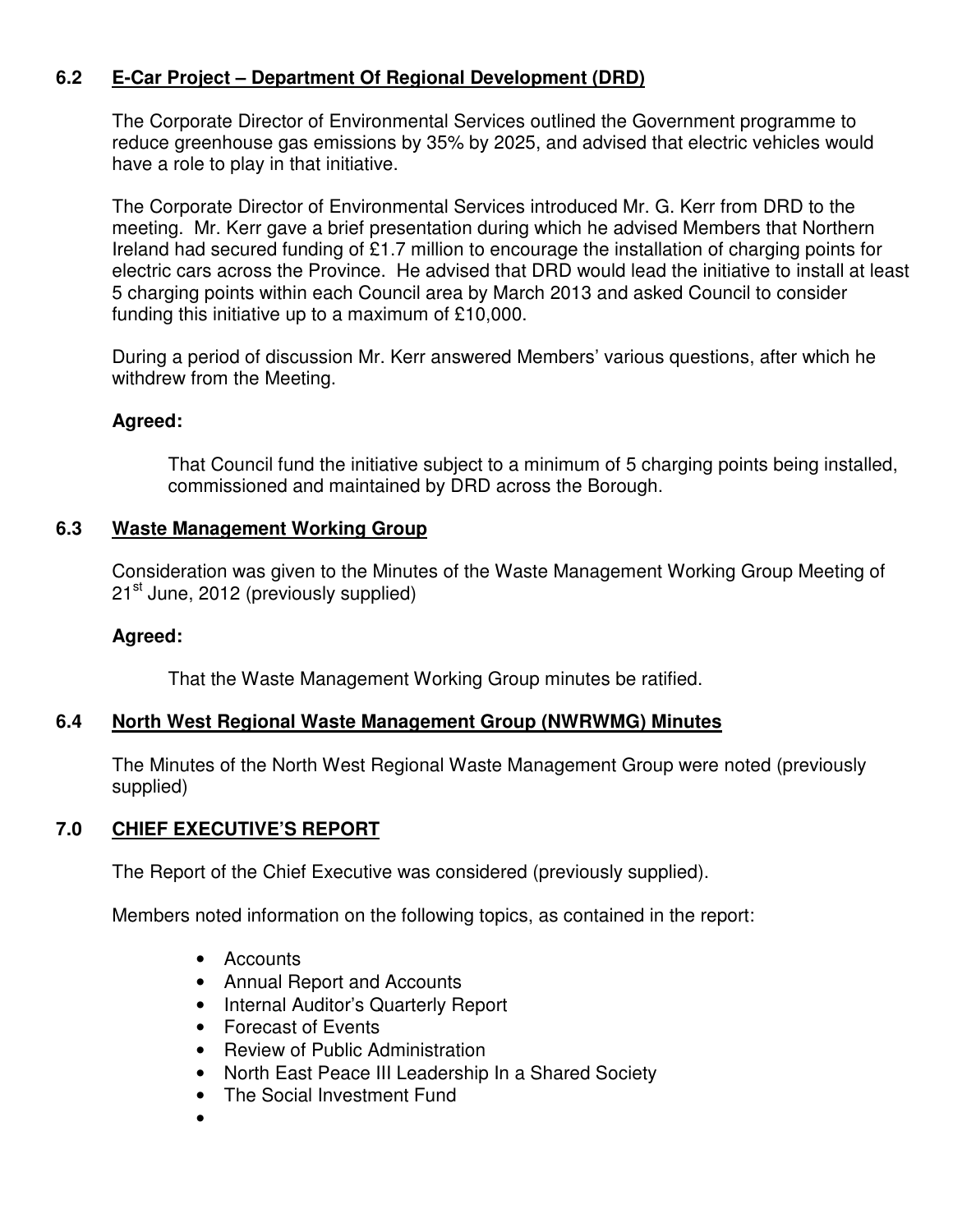### **8.0 NOTION OF MOTION**

The undernoted Notice of Motion was submitted by Councillor D. McClarty.

"Mindful of the devastating economic effect of the proposed closure of HMP Magilligan to this, and neighbouring boroughs, this Council calls on the Minister of Justice to rebuild the prison on its current site as soon as the necessary funding becomes available."

Councillor McClarty spoke on the Motion and sought Members' support. This was duly seconded by Councillor McCandless.

#### **Agreed:**

With eighteen votes in favour and two against that the Motion be supported.

#### **9.0 DOCUMENTS TABLED**

 Members noted the list of documents which had been made available in the Members' Library (previously supplied).

#### **10.0 CONSULTATION LIST**

Details of consultation documents received were noted (previously supplied).

 Any Member who wished to make a response was asked to contact the Head of Performance, Policy and Governance before the due date for comments as detailed in the report.

# **11.0 DOCUMENTS FOR SEALING**

Resolved:

That the following documents be sealed:

|    | Service Level Agreement (in<br>duplicate) | Animals Act (NI) 2012                                                | <b>Banbridge District Council and</b><br>Council – Provision of higher<br>welfare protection for non-farmed<br>animals under The Welfare of |
|----|-------------------------------------------|----------------------------------------------------------------------|---------------------------------------------------------------------------------------------------------------------------------------------|
| 2. | <b>Cemetery Titles</b>                    | inclusive:                                                           | Grant of Right of Burial – Deeds<br>Register Nos. 3896 - 3904                                                                               |
|    |                                           | Agherton<br><b>Ballywillan</b><br>Coleraine<br>Kilrea<br>Portstewart | 0<br>4<br>5<br>$\mathbf 0$<br>0                                                                                                             |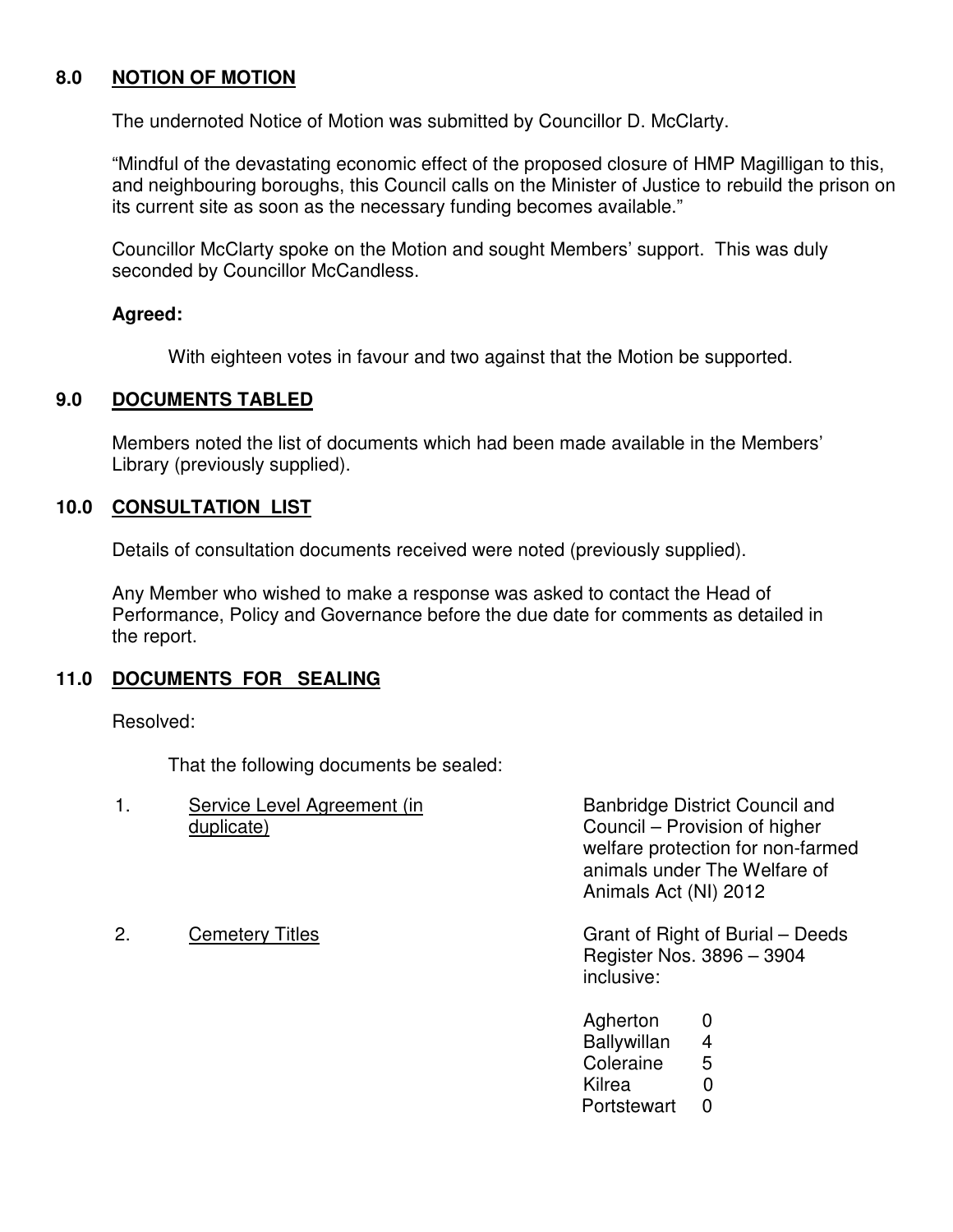### **12.0 FREEDOM OF INFORMATION REQUESTS**

Following a Member's request it was agreed that a report on the number and cost of dealing with Freedom of Information requests be brought to a future meeting of Council.

# **13.0 OLYMPIC TORCH EVENTS AND IRISH OPEN 2012**

Members expressed their congratulations and thanks for the hard work of all members of staff involved in the organisation and execution of these events. Alderman Bradley drew Members' attention to a letter received in his capacity as past Mayor, from the Minister of Culture, Arts and Leisure, that expressed gratitude for the contribution and efforts that ensured the successful Olympic Flame event.

# **14.0 LAUNCH OF 30TH NI MILK CUP**

The Deputy Mayor advised that she had attended the launch of this year's Milk Cup during which Council had been presented with a piece of cut glass. She paid tribute to the organising committee for all their hard work.

### **15.0 RUGBY AVENUE PROJECT UPDATE**

In response to a Member's request the Chief Executive provided a brief update on the Rugby Avenue Project.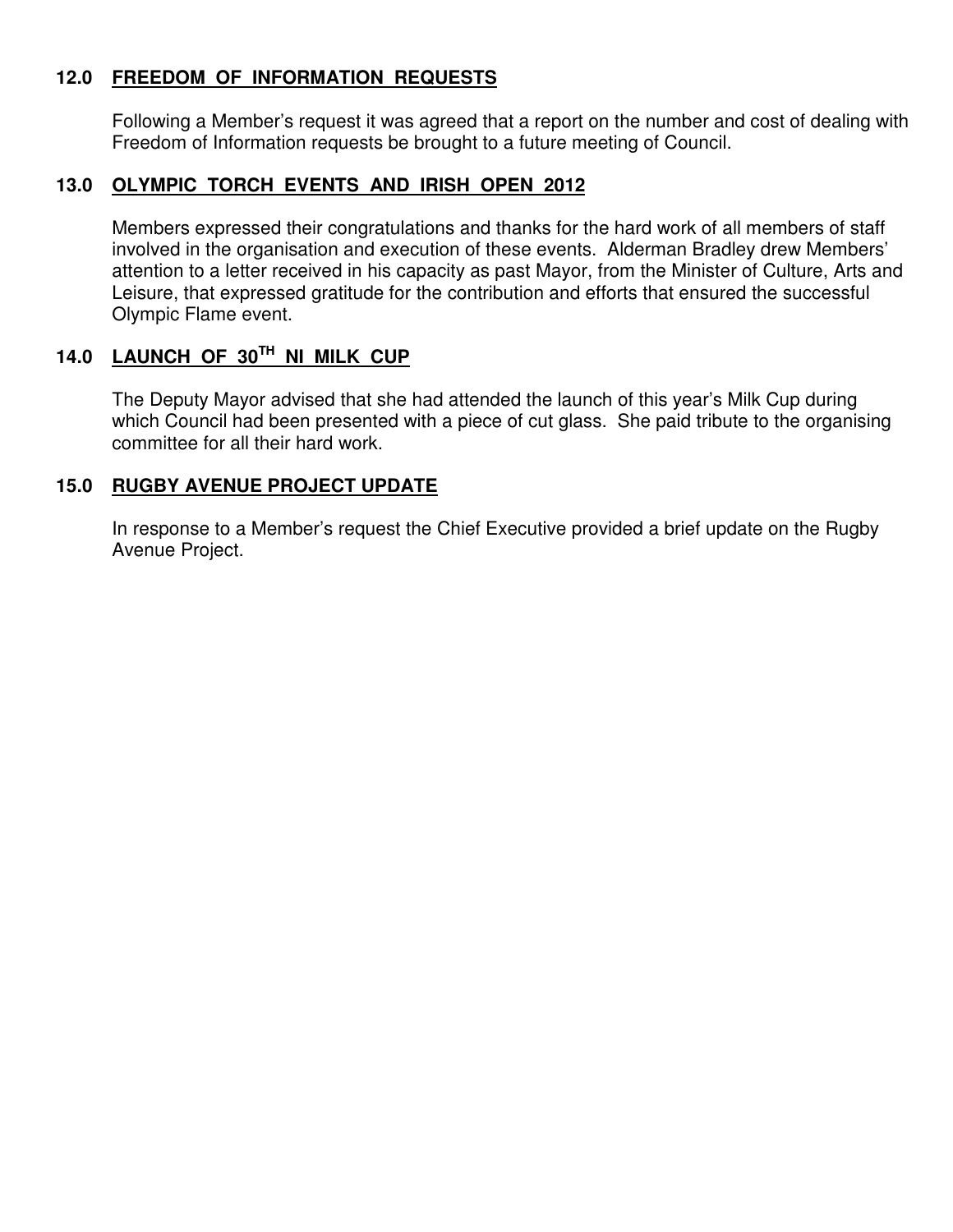# **PLANNING COMMITTEE**

# **24th July, 2012**

**Present:** Councillor G. L. McLaughlin in the Chair

The Mayor, Councillor A. S. Cole (Items 2.0 – 6.1)

The Deputy Mayor, Alderman M. T. Hickey (Mrs.)

#### **Aldermen**

| J. M. Bradley        | W. T. Creelman |
|----------------------|----------------|
| (Items $2.0 - 6.1$ ) | W. J. McClure  |

#### **Councillors**

- C. S. Alexander (Ms.) B. Fitzpatrick C. Archibald **R. Holmes** D. D. Barbour (Items  $6.0 - 6.1$ ) Y. Boyle (Ms.) W. A. King G. Duddy **R. A. Loftus (Mrs.)**  $($ ltems  $2.0 - 6.1)$  (Items  $2.0 - 6.1)$ E. P. Fielding (Mrs.) D. McClarty M. Fielding **A. McQuillan**  $($ ltems  $2.0 - 6.1)$
- 

| Also in<br>Attendance:            | Representative from the Planning Service – Mr. M. Wilson       |
|-----------------------------------|----------------------------------------------------------------|
| Officers in<br><b>Attendance:</b> | <b>Principal Administrative Officer and Clerical Assistant</b> |

#### **1.0 WELCOME**

The Chairman welcomed everyone to the Meeting.

#### **2.0 PLANNING APPLICATIONS**

A list of twenty seven applications was presented for consideration (previously supplied).

#### **Applications Deferred from Previous Meeting**

2.1 Application No. D1 C/2010/0652/F Application to vary condition 7 of previous approval C/2005/1299/F (under article 28 of the Planning (NI) Order 1992, as The opinion of the Planning Service was to refuse. Planners advised that the application had been withdrawn. Members expressed their disappointment with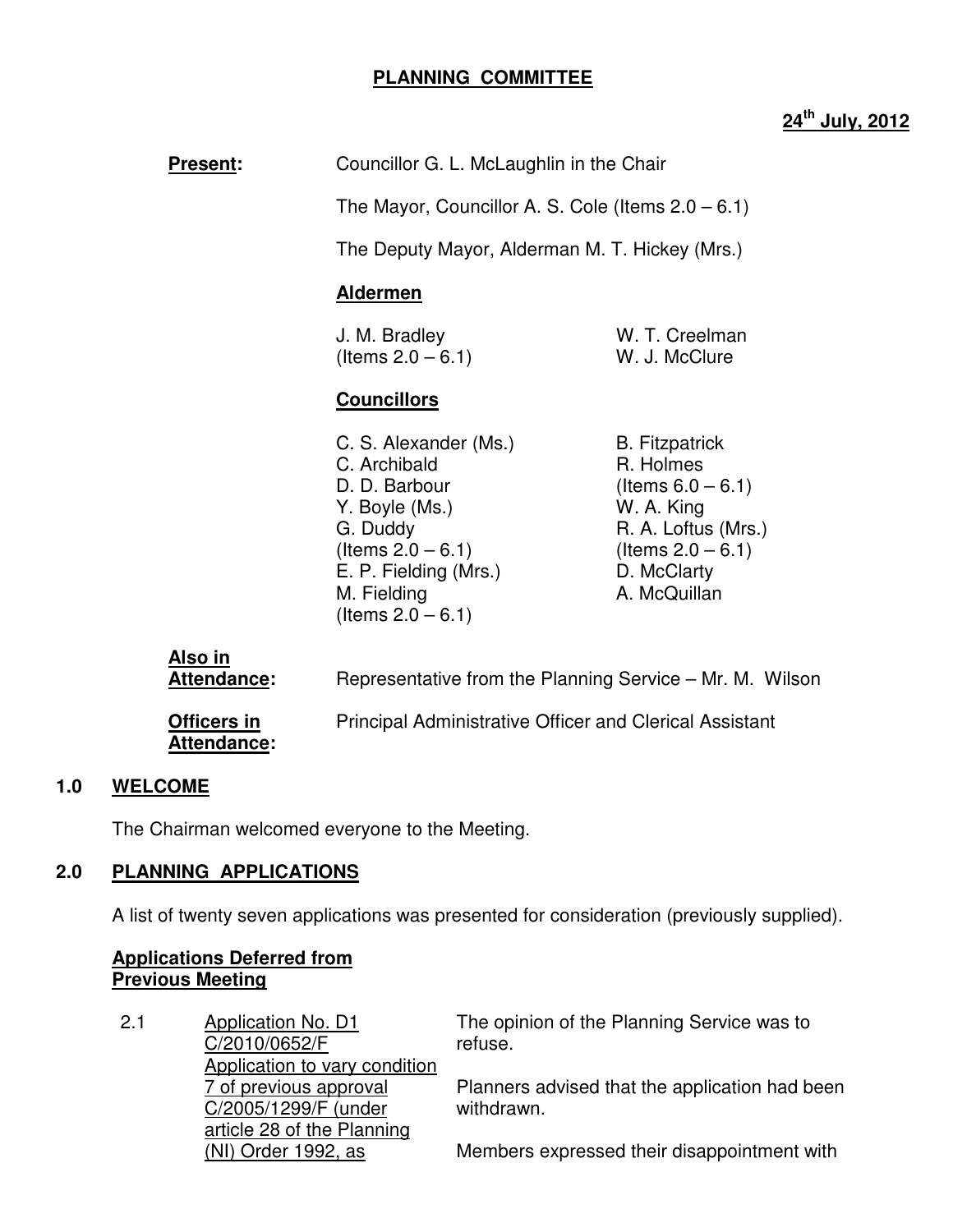amended) to permit Unit 16 to be occupied by the retailer Home Bargains at Unit 16 Riverside Retail Park, Coleraine for Kelvin Properties Ltd.

the Planners' decision to refuse the application and referred with concern to the resultant loss of job opportunities for the area.

2.2 Application No. D2 C/2011/0250/F Change of house type to extend the rear section by 6 metres from that previously approved, new entrance west of the dwelling and existing entrance closed up at Blacksmiths Cottage, Ballymagarry Road, Portrush for Ms. M. Long

The opinion of the Planning Service was to approve.

It was agreed that the application be approved.

2.3 Application No. D3 C/2011/0386/F To vary condition 3 of Planning Approval C/1995/0711/F to permit B. & M. Retail Ltd. to continue trading from Unit 6 at Riverside Retail Park, Coleraine for B. & M. Retail Ltd

The opinion of the Planning Service was to approve.

It was agreed that the application be approved.

2.4 Application No. D4 C/2011/0469/F Proposed change of house type to previously approved dwelling and garage (C/2006/0730/RM), 100m south east of 40 Lisnagrot Road, Kilrea for Mr. P. McKillop

The opinion of the Planning Service was to approve.

It was agreed that the application be approved.

The opinion of the Planning Service was to approve.

It was agreed that the application be approved.

2.5 Application No. D5 C/2011/0472/O Proposed site for farm dwelling at site at Warnock's Lane, Coleraine (opposite no's 18, 20 and 22 Warnock's Lane) for Mr. K. Stafford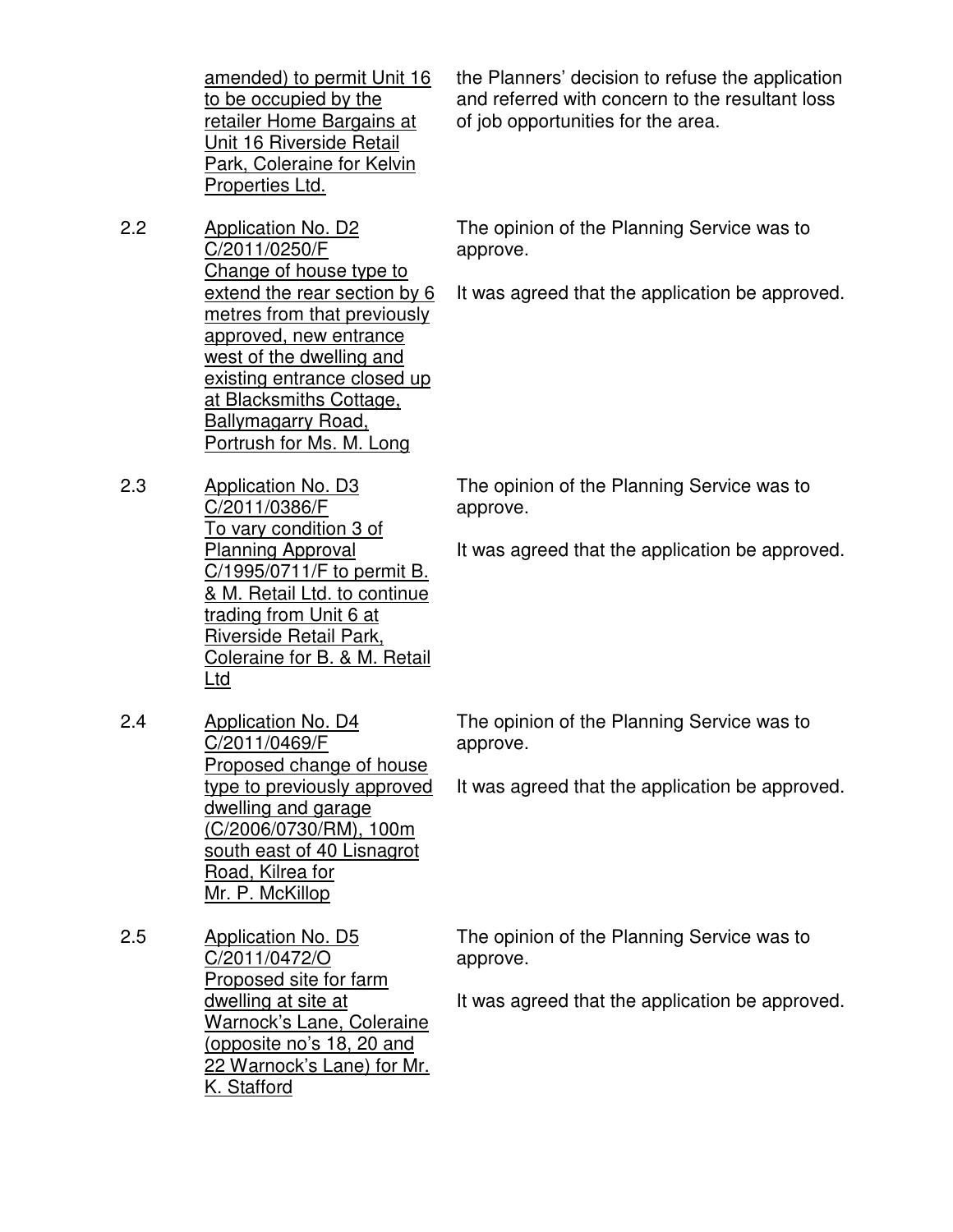2.6 Application No. D6 C/2011/0508/O Agricultural building/shed 125m north west of 525 Ardina Road, Castlerock for Mr. D. Conn

2.7 Application No. D7 C/2011/0574/F Proposed redevelopment of land to rear of 624 Glenmanus Road to provide 3 no 2 bedroom ecotownhouses at land to the rear of 624 Glenmanus Road, Portrush for Mr. D. Dixon

2.8 Application No. D8 C/2011/0590/A Projecting illuminated sign at Bush Petrol Station, 169 Bushmills Road, Coleraine for Mr. C. Henderson

2.9 Application No. D9 C/2011/0629/O Proposed site for infill dwelling (site 1) between 2 existing clusters of development at No. 1 Damhead Road and No. 52 Loughan Road, The Loughan (undesignated rural settlement), Coleraine for Messrs B. and G. Mullan

> Application No. D10 C/2011/0631/O Proposed site for infill dwelling (site 2) between two existing clusters of development at no.1 Damhead Road and no. 52 Loughan Road, The Loughan (undesignated rural settlement), Coleraine for Messrs. B. and G. Mullan

The opinion of the Planning Service was to refuse.

It was agreed that the application be refused.

The opinion of the Planning Service was to refuse.

Planners advised that an amended scheme for two houses had been received and accordingly it was agreed that this application be held to allow the Planning Service to consider the amended proposal.

The opinion of the Planning Service was to grant consent.

It was agreed that consent be granted for the application.

The opinion of the Planning Service was to refuse both applications.

It was agreed that both applications be refused.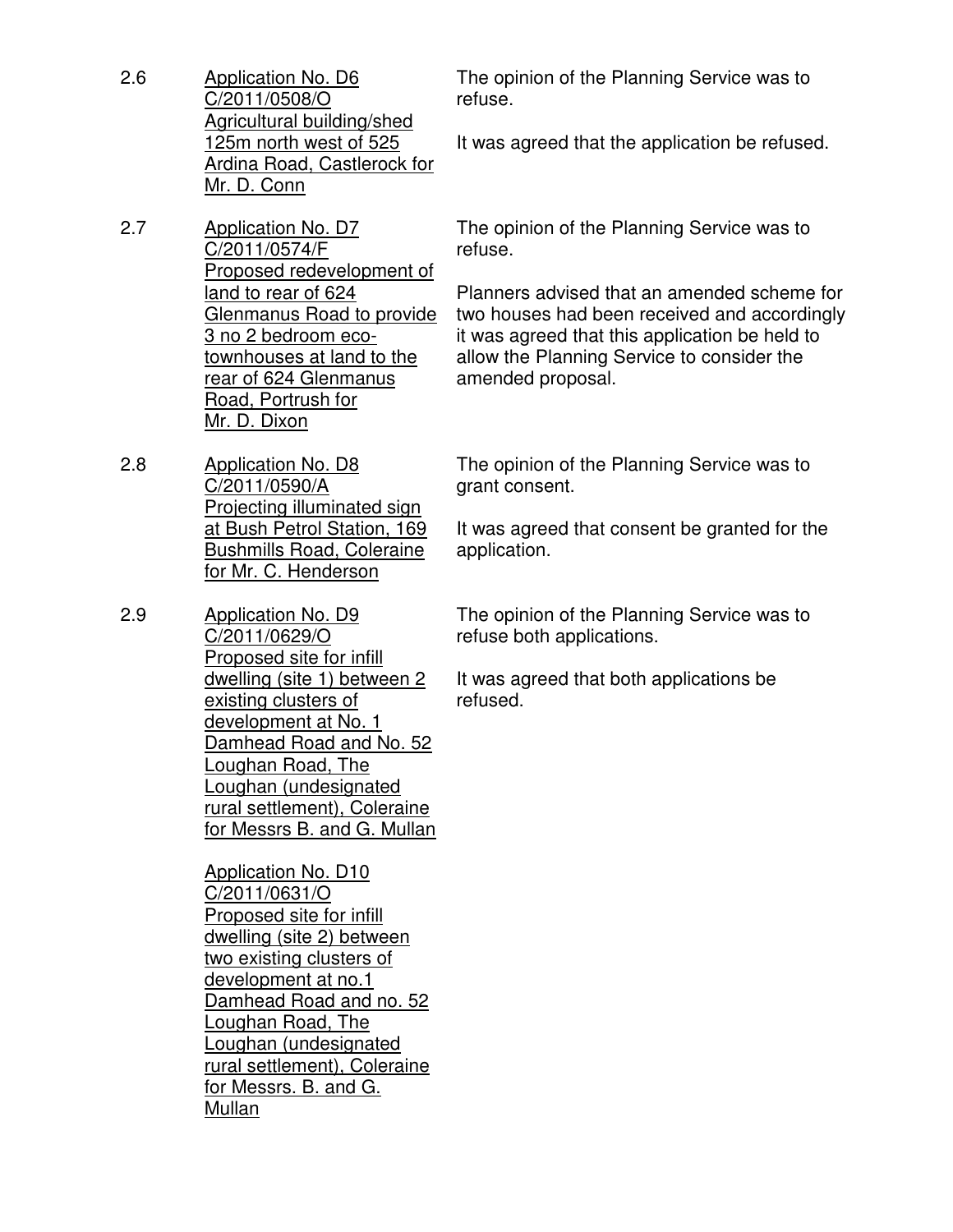2.10 Application No. D11 C/2012/0017/F Removal of existing hall and replacement of same with a new single storey hall with new private car park for use by patrons at 53 Agivey Road, Movanagher, Kilrea for Mullan A. O. H.(Div. 378)

The opinion of the Planning Service was to approve.

It was agreed that the application be approved.

#### **New Applications**

2.11 Application No. 6 C/2011/0402/F Extension to existing dwelling with new garages, stables and re-located access (amended plans received 18<sup>th</sup> April, 2012) at 10 Ballymacrea Road, Portrush for Mr. A. Moore

The opinion of the Planning Service was to approve.

Ms. Norma Birley and Mr. Denis Brereton, addressed the Committee on behalf of local residents and outlined their objections to the application.

The applicants' agents declined the opportunity to address Committee.

Following discussion it was proposed by Councillor Mrs. Fielding, seconded by Councillor McClarty and agreed that:

> The application be deferred for one month to facilitate an office meeting on the grounds that all material planning considerations had not been assessed.

2.12 Application No. 12 C/2012/0194/F Change of house type from storey and a half dwelling with garage, approved under application ref. C/2006/1140/RM, to single storey dwelling with garage 120m north of 50 Lisnagrot Road, Kilrea for Mr. B. Kielt

2.13 Application No. 14 C/2012/0202/F Proposed retrospective planning for 6 no. apartments to supersede planning approval

The opinion of the Planning Service was to refuse.

It was proposed by the Deputy Mayor, seconded by Councillor Fitzpatrick and agreed:

> That the application be deferred for one month to facilitate an office meeting on the grounds that more information be obtained regarding the material start.

The opinion of the Planning Service was to refuse.

It was proposed by Councillor McQuillan and seconded by Alderman McClure that the application be deferred for one month to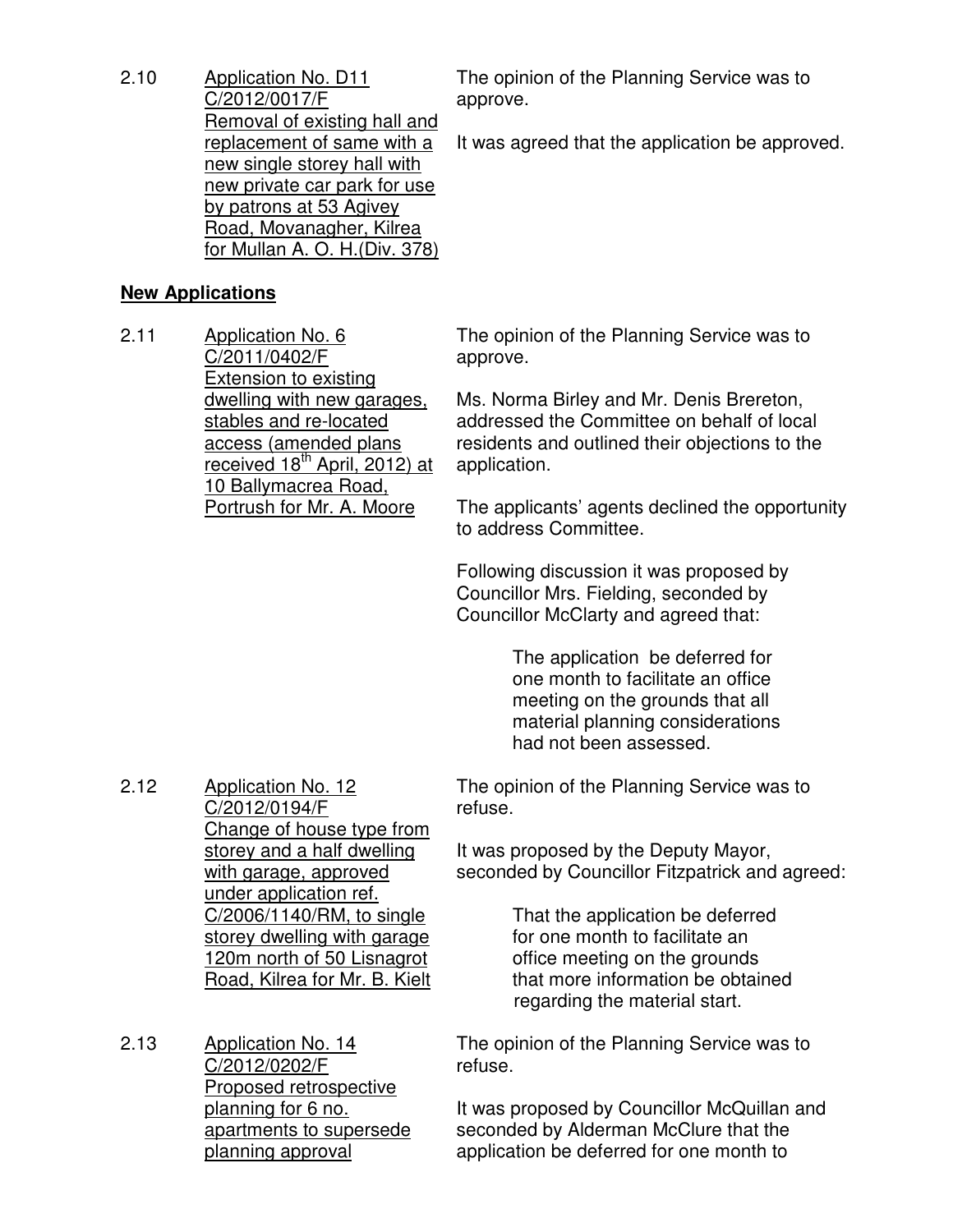C/2004/0057/F at 4/4A Bath Terrace, Portrush for J. S. F. Builders Ltd.

facilitate an office meeting.

As an amendment, it was proposed by Councillor Ms. Alexander and seconded by the Deputy Mayor that Council support the refusal.

On being put to the meeting, the amendment was carried, with nine votes in favour and three against.

# **3.0 OFFICE MEETINGS**

It was agreed that the next office meetings would be held on Friday  $17<sup>th</sup>$  August, 2012.

# **4.0 GENERAL PLANNING ISSUES**

### **4.1 Craigvara Cottage, Portrush – Enforcement Update**

Mr. M. Wilson of Planning updated Members on this topic. He advised that the case was ongoing and that in order to comply with the Enforcement Notice, all remedial work had to be completed by 5<sup>th</sup> September, 2012.

The Principal Administrative Officer advised that a letter had been received from the Historic Buildings Unit confirming that no decision had been made regarding this case and that Council's comments had been noted. If the building was to be delisted the usual consultation would be carried out.

### **4.2 Application Numbers: C/2012/0047/F & C/2012/0049/A, The Doughnut Shop, The Promenade, Portstewart**

 Following a Member's question at the June Meeting, Mr. Wilson advised that warning letters had been issued by the Department and that the applicant had appealed the case. He explained that the Department would now await the outcome of the Appeal before deciding on appropriate action.

# **4.3 Delisting of Second Presbyterian Church, Main Street, Garvagh**

 Consideration was given to the Historic Buildings Unit's proposal to delist this building. Following consultation with the Church Committee, it was proposed by The Mayor, seconded by Councillor Barbour and agreed:

That Council endorse the delisting.

# **5.0 CORRESPONDENCE**

# **5.1 Causeway Street, Portrush C/2010/0433, C/2011/0054 & C/2011/0288**

The Principal Administrative Officer advised Members of a letter received from the Minister of the Environment dated 11<sup>th</sup> July (previously supplied) which stated the Minister was content with the local planning officers' recommendation in respect of the applications and that he had instructed them to grant planning approval in each case.